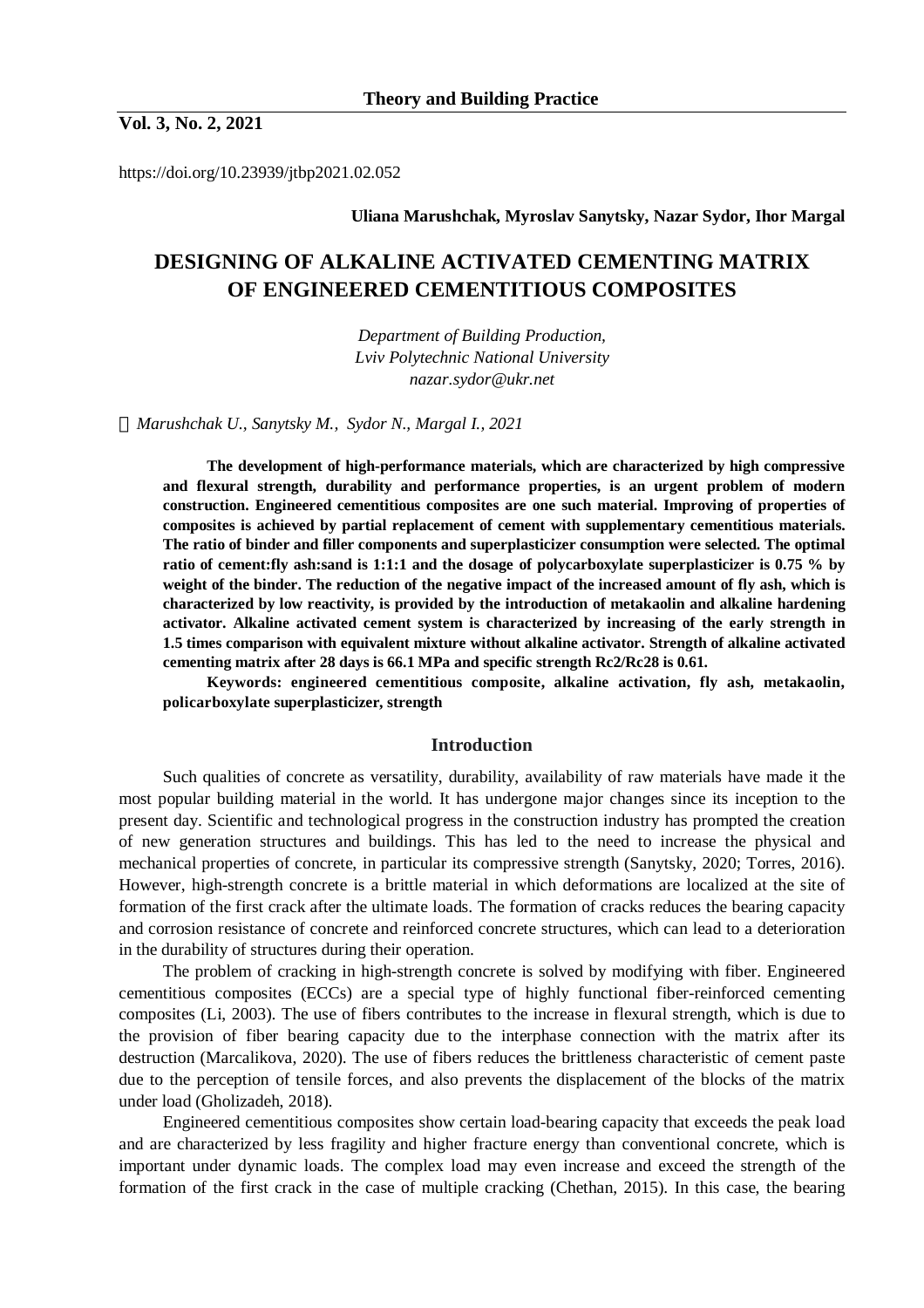capacity of the ECC does not change after the appearance of the first crack, which leads to deformation hardening, which is accompanied by multiple cracking.

In order to achieve high tensile ductility and a small opening width of crack while maintaining a low fiber content, the composite must be optimized by use of micromechanical methods. The micromechanic theory involves the optimization of the component composition and microstructure of the material taking into account the interaction of the cement matrix and fibers, which provides crosslinking of the structure (Chethan, 2015; Li, 2003; Yu, 2018). The concept of high strength EСС base on principle of tightly packed matrix to increase the flexural and compressive strength of the material, the fiber in turn counteracts the high fragility of the matrix. The dense matrix gives high adhesion to the fiber, which provides high strength of the material after cracking (Mangulkar, 2013). Coarse aggregate is not used in engineered cementitious composites, as well as a limited amount of fine aggregate to control this process (Chethan, 2015), as they lead to an increase in the width of the cracks.

However, the increased consumption of cement in the ECC compared to concrete can lead to increased cracking, which is due to increased heat and shrinkage (Zhang, 2009). Reduction of heat evolution and shrinkage is provided by partial replacement of cement with additional cementing materials, in particular ash, ash, chalk, zeolite (Sanytsky, 2020; Sobol, 2014; Borziak, 2019). However, the introduction of fly ash due to low reactivity leads to a decrease in strength in both early and late hardening, which leads to the use of ultrafine active mineral additives with increased pozzolanic activity, in particular microsilica, metakaolin (Marushchak, 2018).

One of the effective methods of hardening accelerating of the strength of binders with high content mineral additives is alkaline activation, due to the introduction of alkali metal salts (Krivenko, 2018). This will facilitate the acceleration of clinker minerals hydration and pozzolanic reactions in the system of mineral additives, packing intergranular space, improving the transition zone between the cement matrix and the aggregate.

Highly effective polycarboxylate superplasticizers are used to control the rheological properties of ECC mixtures, which allows to reduce porosity and increase the strength of composites (Plank, 2015; Tolmachov, 2017).

Therefore, development of сement system modified with alkaline-sulfate activator PCE complex additive and study of the processes of their structure formation are promising

# **Aim of this article**

The aim of this study is to optimize the composition of alkaline-activated cementing matrix for engineered cementitious composites according to strength criteria.

## **Materials and experimental methods**

The Portland cement CEM І 42.5R JSC "Ivano-Frankivskcement" according to EN 196-1, low calcium fly ash from Burshtyn thermal power plant and metakaolin were used to prepare binder matrix of Engineered Cementitious Composites. Natural quartz sand  $(M_F=1.24)$  was used as fine aggregate. The Glenium ACE430 based on polycarboxylate ether polymers was used for regulation of rheological properties of composites. The sodium sulfate  $Na<sub>2</sub>SO<sub>4</sub>$  as alkaline activator of cementing matrix was used in the investigations. The Blaine specific surface areas of CEM І 42.5R, fly ash, and metakaolin were 345, 420 and 1300 m²/kg respectively. Experimental and statistical modeling of the matrix of ECC was performed by the method of orthogonal-central compositional planning.

Components of matrix of the ECC were mixed according to EN 196-1 procedure. Superplasticizer and sodium sulfate was added with mixture water. The consistency of the ECC mixture was determined using the flow table test according to EN 1015-3. The flowing of compositions variate from 170 to 180 mm. The samples 20 mm x 20 mm x 80 mm were unformed after 24 h and cured in normal condition (90–100 % RH at 20 $\pm$ 2 °C). The samples was tested on compressive, flexural strength after 2 and 28 days.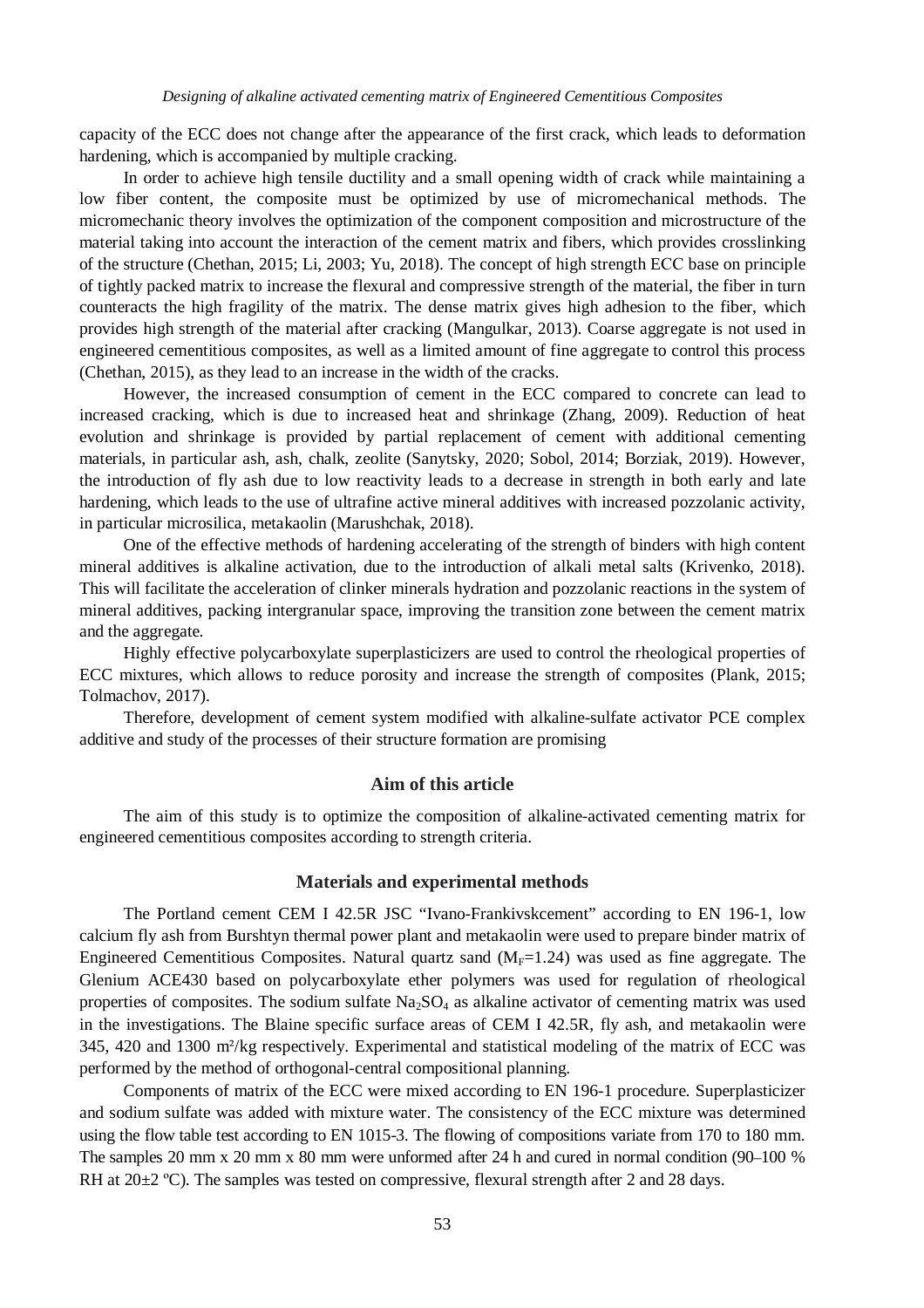### **Results and discussions**

The micromechanics model involves achieving the packing effect and use of fly ash to reduce the consumption of binder. It was shown that the optimal binder-sand ratio for Engineered Cementitious Composites is 2:1 (Sydor, 2021). The using of fly ash which has low activity leads to decreasing of compressive strength in both early and late hardening time. The main factor of strength increasing of Portland cement systems is reducing of water consumption while ensuring the necessary flowability due to using of superplasticizers. Investigation of the influence of these factors on the strength indicators was carried out according to two-factor three-level experiment. The amount of fly ash as the ratio of cement:fly ash  $(X_1 = 0; 1; 2)$  and amount of polycarboxylate superplasticizer PCE  $(X_2 = 0; 0.75; 1.50 \text{ wt.}\%)$  were chosen as variable factors. The flowability of the mixture was stabilized at 170–180 mm when changing the prescription levels of selected factors.

As a result of processing of experimental data, regression equations for water-binder ratio ( $\gamma w/c$ ), compressive strength after 2 and 28 days ( $YR_{c2}$ ,  $YR_{c28}$ ) and flexural strength after 2 and 28 days ( $YR_{fl2}$ ,  $YR_{\eta_{28}}$ ) were obtained by the method of least squares that adequately describe dependence of indicators as system optimization criteria on variable factors.

$$
Y_{W/C}=0.22+0.06X_2+0.01X_1^2+0.02X_2^2
$$
\n
$$
YR_{c2}=28.5-1.93X_1+6.63X_2-3.13X_1^2-5.73X_2^2+0.6X_1X_2
$$
\n
$$
YR_{c28}=56.9-6.08X_1+2.7X_2-1.18X_1^2-5.08X_2^2+2.1X_1X_2
$$
\n
$$
YR_{f12}=3.16-0.68X_1+0.35X_2-0.28X_1^2-0.08X_2^2+0.18X_1X_2
$$
\n
$$
YR_{f128}=6.16-1.43X_1+0.80X_2-0.23X_1^2-0.13X_2^2+0.13X_1X_2
$$

Isoparametric surfaces and diagrams are constructed according to the obtained regression equations (Fig. 1, 2).



*Fig. 1. Response surfaces of compressive strength of cementing matrix after 2 (a) and 28 (b) days*



*Fig. 2. Response surfaces of flexural strength of cementing matrix after 2 (a) and 28 (b) days*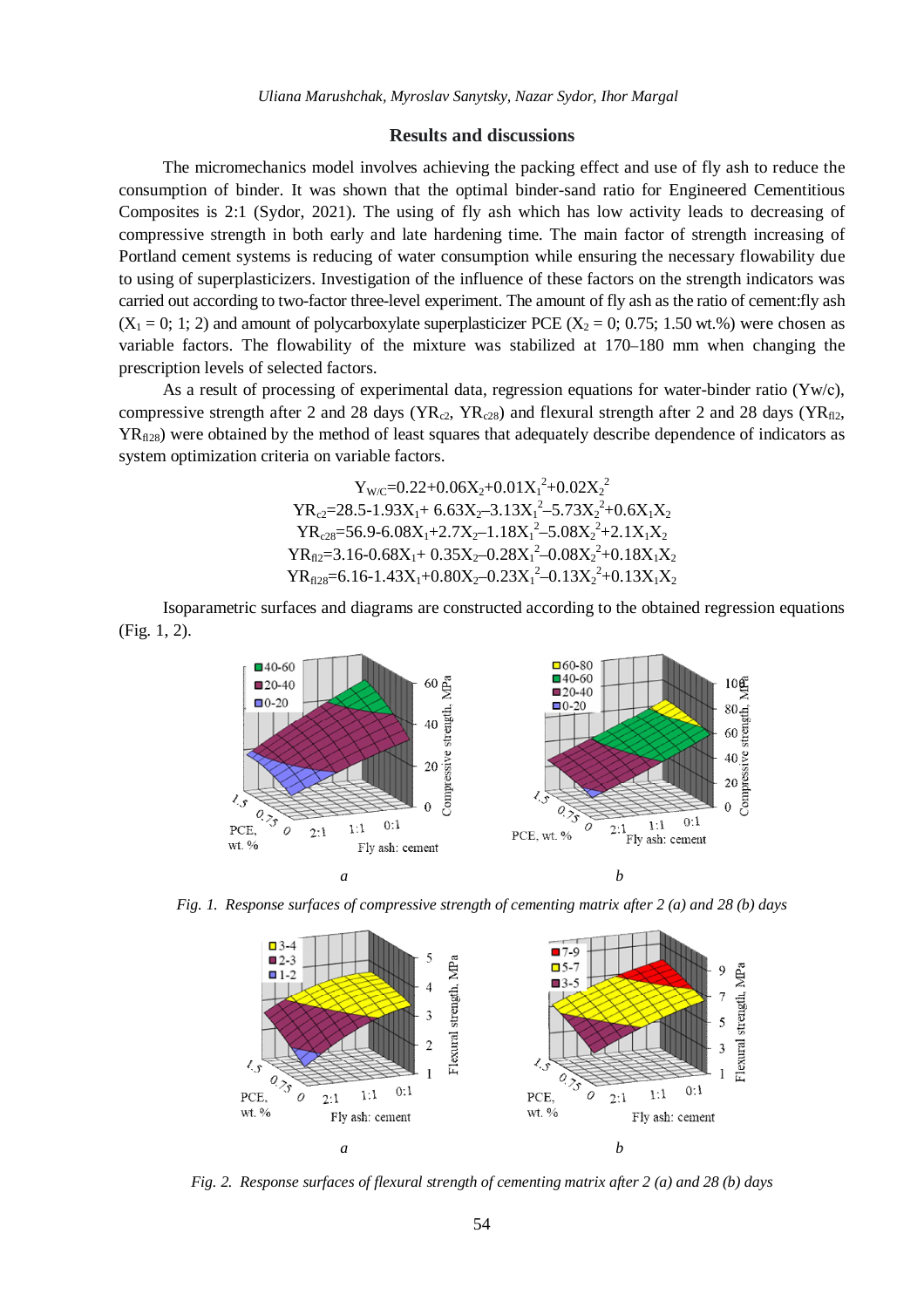#### *Designing of alkaline activated cementing matrix of Engineered Cementitious Composites*

Analysis of the obtained polynomial regression equations and experimental statistical models of concrete showed that with increasing of amount of fly ash in the ratio of cement: fly ash to 1:2 causes decreasing of compressive strength after 2 days (from 32.2 to 11.6 MPa) and flexural strength (from 3.3 to 1.5 MPa). With the introduction of 0.75–1.5 wt. % PCE, due to the significant water-reducing effect (by 24–38 %), the strength of the modified concrete increases by 1.2–1.5 times and reaches values of 42.7 and 48.3 MPa. As can be seen from Fig. 3, *a*, flexural strength of composites decreases gradually at ratio fly ash:cement from 0:1 to 1:1 and sharply from 1:1 to 2:1. Modified composite with cement:fly ash:sand ratio 1:1:1 and PCE 0.75 wt. % characterizes compressive strength after 28 days of 56.0 MPa and flexural strength of 6.1 MPa.



Fig. 3. Flexural (a) and compressive (b) strength of composites with replacement fly ash by 10 % metakaolin

The crack resistance coefficient (ratio of flexural strength to compressive strength) of cementing system increases after 28 days, when amount of fly ash increases in ratio cement: fly ash from 1:0 to 1:2. Сementing system with ratio cement:fly ash 1:2 may be regarded as lower brittle since the crack resistance coefficient is 0.155.

Fly ash was replaced by metakaolin in amount of 10 wt. % to increase the physical and mechanical properties of the ECC matrix. According to the test results, the flexural strength after 28 days (Fig. 3, *a*) of composite with metakaolin is higher in 10 % and reaches 6.7 MPa. However, the compressive strength of composites with metakaolin enchases significantly (Fig. 3, *b*). Thus, compressive strength of composite with metakaolin after 28 days increases in 15.8 %.

Alkaline activator ( $Na_2SO_4$ ) was introduced to the mix in amount of 2.0–6.0 wt. %, to accelerate gain of early strength (Fig. 4).



*Fig. 4. Compressive strength of composites with alkaline activation* 

The addition of sodium sulfate allows to provide increasing of early strength of composites. Thus, the strength of the modified composite increases in 1.5 times and reaches values of 32.2 MPa after 1 day,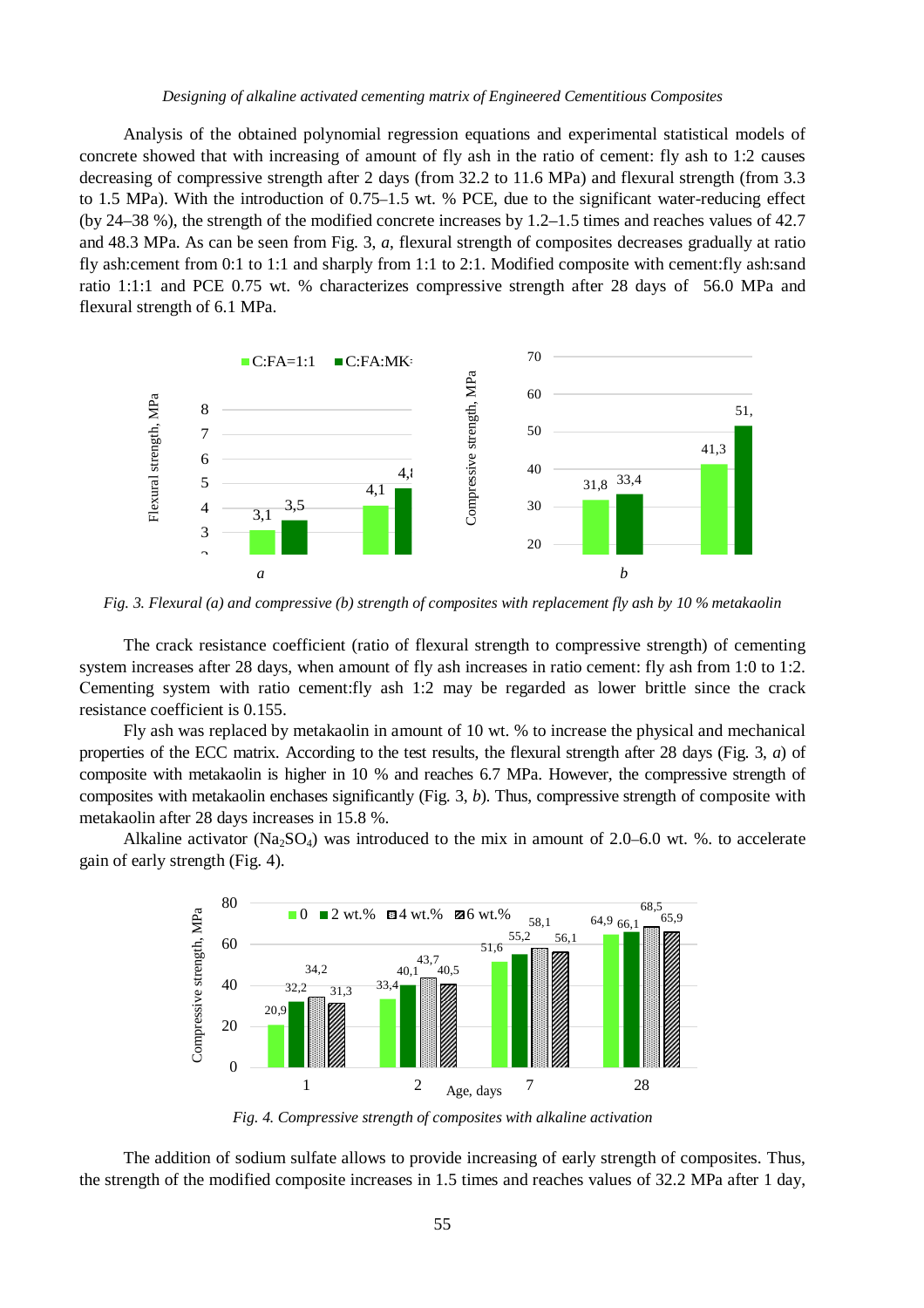when 2.0 wt. %  $Na<sub>2</sub>SO<sub>4</sub>$  was introduced. Alkaline activated composites characterized increasing of compressive strength after 28 days to 66.1-68.5 MPa and rapid strength development  $Rc2/Rc28 = 0.61$ . The using sodium sulfate in amount 6 wt. % causes decreasing of strength development.

Reaction between Ca(OH)<sub>2</sub> and Na<sub>2</sub>SO<sub>4</sub> in the presence of high-aluminate metakaolin or fly ash occurs with the formation of CaSO4∙2H2O and NaOH due to the formation of ettringite. The higher content of  $A<sub>2</sub>O<sub>3</sub>$  in metakaolin and its higher dispersion in comparison with fly ash provides acceleration this reaction, which causes increasing of alkalinity of the liquid phase of cement paste (Marushchak, 2016). The cations of sodium contributes to hydrolysis of the alite phase of the Portland cement clinker. The reactions connected with pozzolanic activity of the ultrafine additives are accelerated and new fibrous formations from the CSH-phases take place in unclinker part of cement matrix.

## **Conclusions**

1. Composition of cementing matrix of ECC was designed by the method of mathematical experiment planning according to strength criteria. Based on graphical interpretation of mathematical models, it was established that the most effective ratio cement:fly ash was 1:1 with content of PCE 0.75 wt. %.

2. The combination of fly ash and metakaolin provide enhance the compressive and flexural strength of cementing matrix at the early and later age. Partial replacement of fly ash by metakaolin with higher surface activity leads to increased flexural strength due to the rapid formation of fibrous habitus hydration products in unclinker part that reinforce the matrix on the microlevel.

3. Alkaline activation of cement system provides increasing of early strength after 1 day in 1.5 time, obtaining strength after 28 days of 66.1–68.5 MPa and rapid strength development (Rc2/Rc28 = 0.61), that creating of possibility decreasing consumption of Portland cement and design more suitable mix proportion to satisfy the demand of civil engineering and reduce the environmental impact.

#### **References**

Sanytsky, M., Marushchak, U., Olevych, Y., Novytskyi, Y. (2020). Nano-modified ultra-rapid hardening Portland cement compositions for high strength concretes. Lecture Notes in Civil Engineering 47, 392–399. DOI:10.1007/978-3-030-27011-7\_50.

Torres, A., Burkhart, A. (2016). Developing sustainable high strength concrete mixtures using local materials and recycled concrete. Materials Sciences and Applications 7, 128–137. DOI:10.4236/msa.2016.72013.

Li, V. C. (2003). On Engineered Cementitious Composites (ECC). A review of the material and its applications. Journal of Advanced Concrete Technology 1/3, 215–230. DOI.10.3151/jact.1.215.

Marcalikova Z., Cajka R., Bilek V., Bujdos D., Sucharda O. (2020). Determination of mechanical characteristics for fiber-reinforced concrete with straight and hooked fibers. Crystals 10, 545. DOI:10.3390/cryst10060545

Gholizadeh H., Dilmaghan S. (2018). The study of mechanical properties of high strength concrete containing steel and polypropylene fibers. Civil Engineering Journal 4/1, 221–230. DOI: 10.28991/cej-030981.

Chethan, V. R., Ramegowda, M., Manohara, H. E. (2015). Engineered Cementitious Composites – A review. International Research Journal of Engineering and Technology 2/5, 144–149. DOI.10.28991/cej-03091112.

Yu, K., Jiangtao, Y., Dai J.-G. (2018). Development of ultra-high performance engineered cementitious composites using polyethylene (PE) fibers. Construction and Building Materials 158, 217–227. DOI.10.1016/ J.CONBUILDMAT.2017.10.040

Mangulkar, M., Jamkar, S. (2013). Review of particle packing theories used for concrete mix proportioning. International Journal of Scientific & Engineering Research 4/5, 143–148. https://www.researchgate.net/ publication/309900695\_Review\_of\_Particle\_Packing\_Theories\_Used\_For\_Concrete\_Mix\_Proportioning

Zhang J., Gong Ch., Guo Z., Zhang M. (2009). Engineered cementitious composite with characteristic of low drying shrinkage. Cement and Concrete Research 39, 303–312. DOI:10.1016/j.cemconres.2008.11.012.

Sanytsky, M., Kropyvnytska, T., Fic, S., Ivashchyshyn, H (2020). Sustainable low-carbon binders and concretes. E3S Web of Conferences 166, 06007. DOI:10.1051/e3sconf/202016606007.

Sobol, K., Blikharskyy, Z., Petrovska, N., Terlyha, V. (2014). Analysis of structure formation peculiarities during hydration of oil-well cement with zeolitic tuff and metakaolin additives. Chemistry and Chemical 8/4, 461– 465. DOI : https://doi.org/10.23939/chcht08.04.461